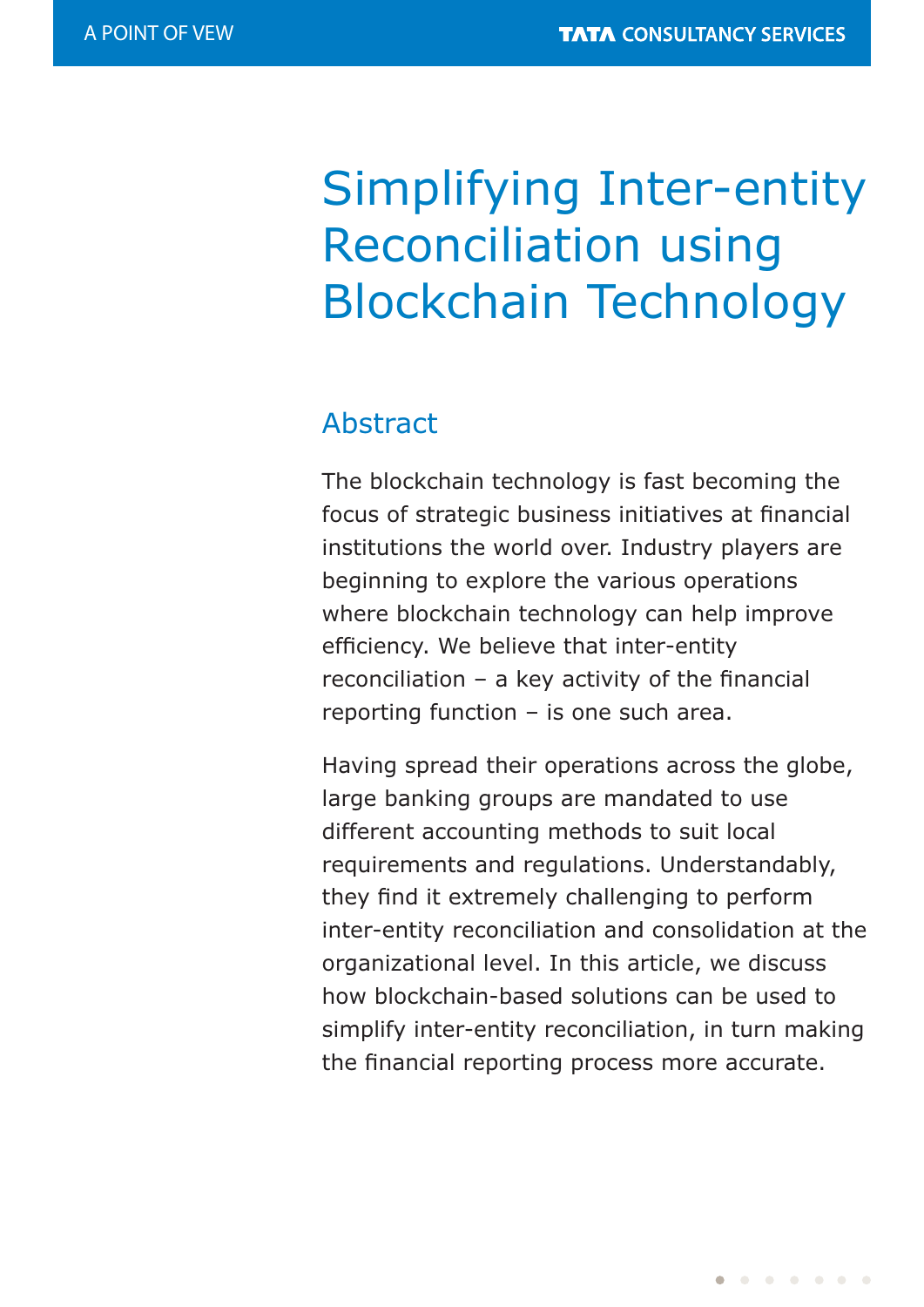### Introduction

Group entities of large banking enterprises transact with each other on a daily basis for funding requirements, lending activities, sale and transfer of assets, and so on. In addition, they need to share the cost of common facilities and services, management and service fees, tax allocations, and dividends, among others. The number of these inter-entity transactions is extremely high and can run into over thousands a month. The fact that these enterprises operate out of various geographies in different time zones with multiple currencies and diverse regulatory reporting norms, as well as tax regimes, complicates the scenario further. It requires reporting specialists to account for transfer pricing adjustments and different accounting methods. Figure 1 depicts a typical inter-entity reconciliation process.

#### **Transaction**

Group entities that transact with each other need to ensure the balances owed to and from other entities in the group are in agreement

#### **Reconciliation** Group entities periodically receive and send statements of accounts from and to the other entities in the group, and perform

reconciliation of respective balances and transactions

**Mismatch report** Mismatched or unreconciled balances and transactions are shared among group entities

**Confirm and match transactions** Group entities contact each other, share respective ledgers and statements, provide evidences, validate entries to sort out differences, confirm balances and transactions, pass necessary correction entries, and write-off unreconciled entries

D

**Eliminate transactions** Inter-entity transactions and balances are eliminated while producing consolidated group financial results

**Figure 1: Steps involved in Inter-entity Reconciliations (Source: TCS Internal)**

Inter-entity reconciliations are necessary to ensure that balances owed to, and from entities, in the same group are in agreement. Confirming and matching inter-entity and interbranch balances prior to the periodic closure of accounts is one of the most time and effort consuming activities that every banking group performs. Unmatched or unreconciled interentity accounts are high risk items from compliance perspective. These are also a major cause of worry to the management and auditors, given their capacity to conceal frauds and misappropriations. Unreconciled items may lead to adverse audit observations and even raise questions of qualification, if found to be large in volume or value. Eventually, banks are required to write-off such unreconciled balances, which may also impact margins.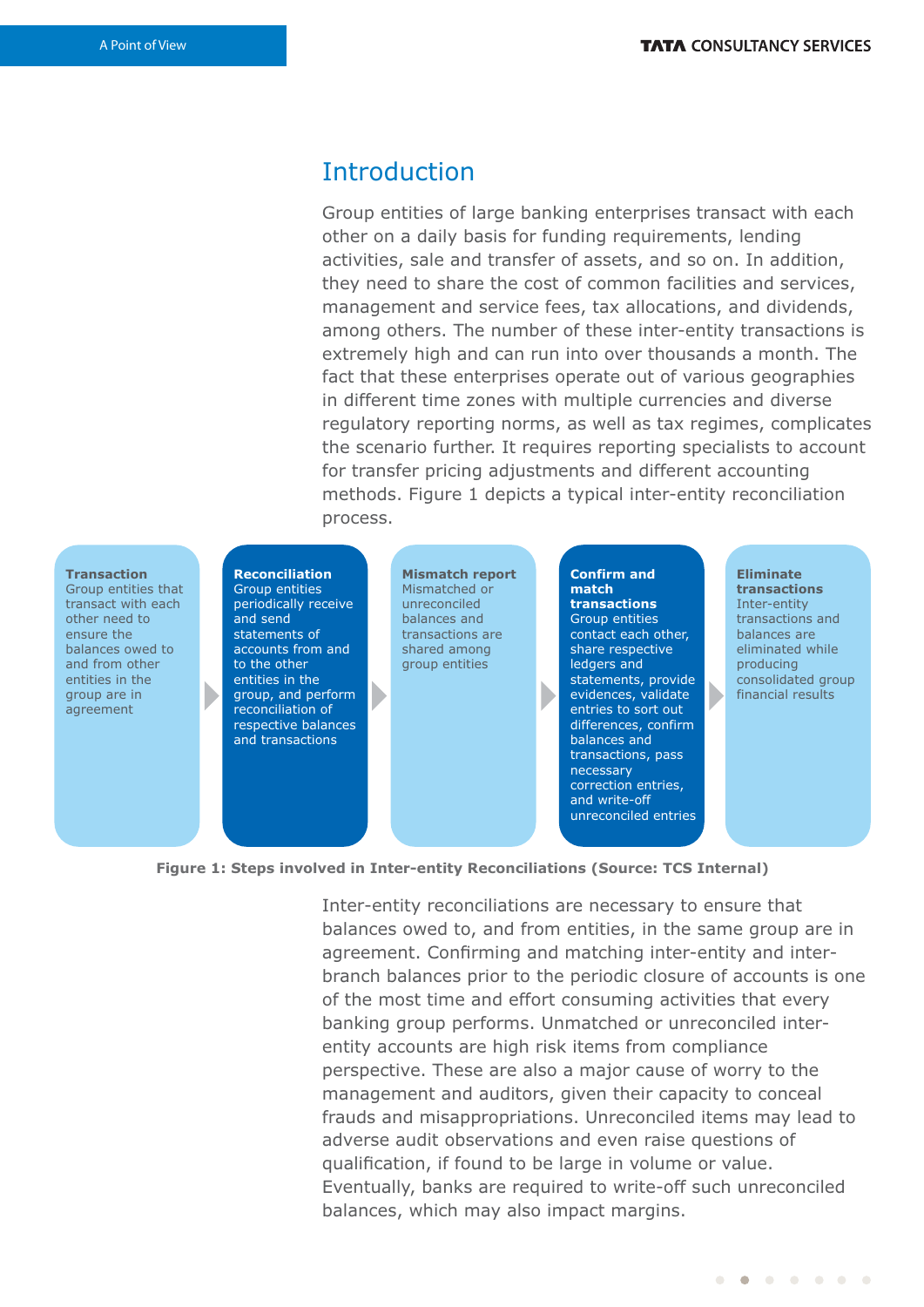## Why Inter-entity Reconciliation is a Challenging Exercise

Why Inter-entity Reconciliation is a Challenging Exercise

Most challenges that banks face with respect to inter-entity reconciliations are broadly attributed to the absence of adequate information, tight schedules, and fragmented communication between counterparties. Financial results must be published at predetermined timelines, which may lead to certain open or unreconciled items being carried forward. Over a period of time, these brought-forward differences accumulate and result in a material mismatch. Further, the counterparties of various group entities may not be able to connect with each other on a real-time basis. Accounting errors, omissions and duplication of transactions, foreign exchange translations, transfer pricing adjustments, inter-group cost sharing allocations and adjustments, and complex revenue-sharing arrangements can further complicate the inter-entity reconciliation process.

Here are some aspects that make inter-entity reconciliation a complex activity:

**Limited counterparty visibility:** Geographically dispersed group entities use varied and isolated accounting systems, which impairs enterprise-level visibility into each entity's ledger accounts and transaction details.

**Non-standard accounting:** More often than not, group entities use different accounting and general ledger systems. Moreover, since most banking groups are the result of takeovers, mergers, and acquisitions, such system-level differences have become even more pronounced. In addition, various legacy accounting systems and multiple charts of accounts are likely to be in operation. It is a challenge to make these varied systems talk to each other for a common accounting and reporting exercise.

**Technology:** Not all organizations currently use technology systems for inter-entity reconciliations. They may have processes that are either manual or semi-manual, which are error-prone and time-consuming. As a result, ensuring accuracy and timeliness of inter-entity reconciliation becomes a challenge.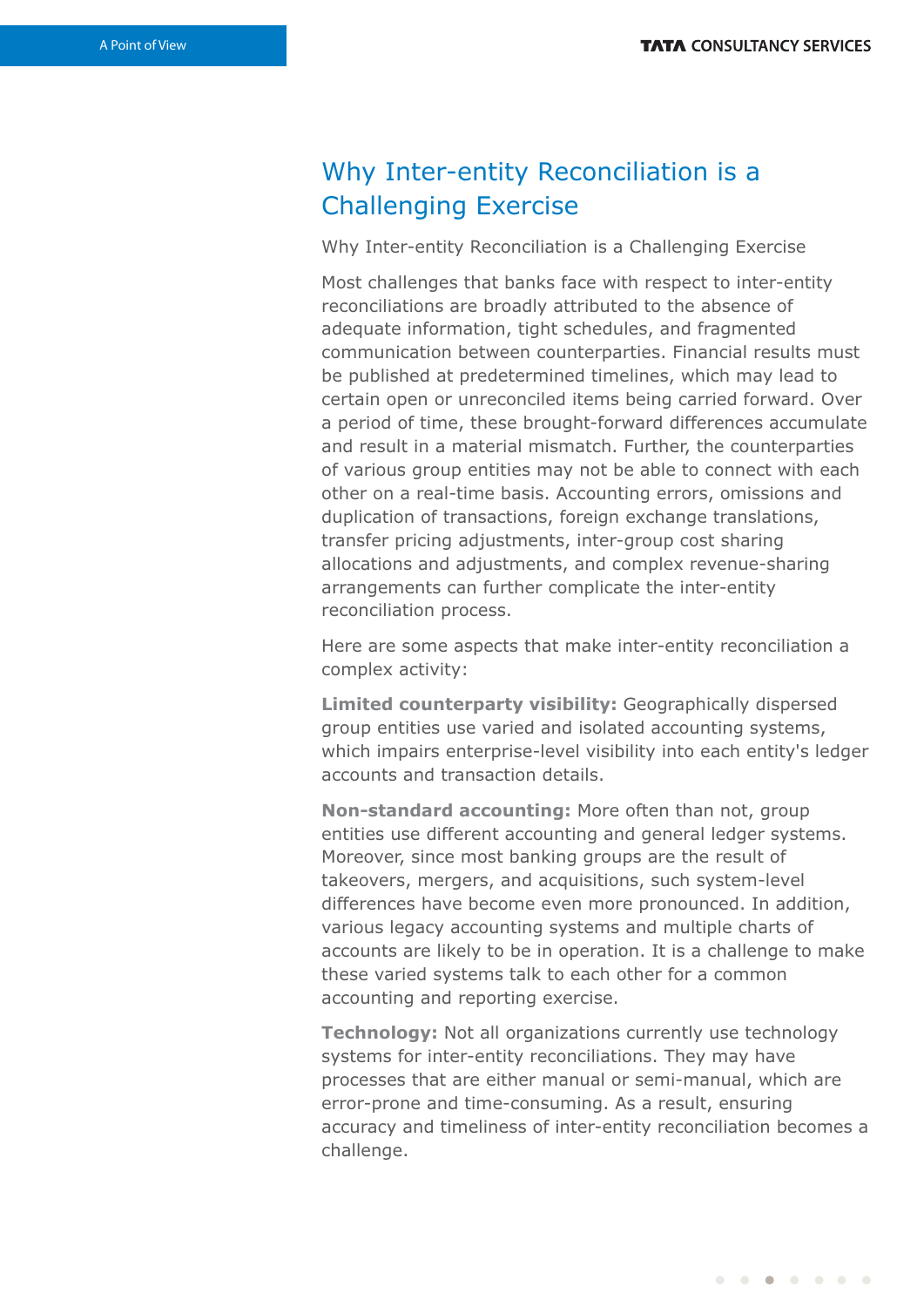**High volume of transactions:** The larger the group, the more the propensity of internal transactions. It is a challenge to capture these complex, multidimensional, voluminous transactions, and reconcile them within stipulated timeframes.

### How Blockchain Technology Can Help

To counter the ill-effects of manual processes for inter-entity reconciliation, banking enterprises have created centralized reconciliation teams or have outsourced the activity to thirdparty service providers. While this has substantially reduced the cost of operations, and improved the accuracy and timeliness of the exercise, it is not a viable solution in the longer run. This is because challenges like non-standard accounting practices and inadequate counterparty visibility cannot be resolved using this approach. Some banks have deployed ERP solutions to overcome reconciliation challenges, but again, the ever-changing business landscape and aggressive M&A activity might prove this solution ineffective, eventually.

We believe that it is imperative for banks to establish a robust mechanism for inter-entity matching and reconciliation. This will minimize the involvement of bank personnel, whose expertise can be channelized to core business activities, thereby bringing more value to not only the finance function, but also the overall business. Banks must leverage latest technologies to achieve this; for instance, a blockchain-based solution can considerably improve the inter-entity reconciliation process.

Owing to its inherent feature of a distributed ledger, the blockchain technology can help maintain and reconcile interentity accounting entries easily. A blockchain-based solution can provide the necessary APIs for integration with existing accounting systems. Inter-entity accounting entries posted to respective ledgers can also be agreed upon and reconciled in near real-time, using the distributed ledger feature. Additionally, the use of digital signatures will drive additional security and auditability in the process. Figure 2 captures the key advantages of a blockchain-based intra-entity accounting process.

 $\begin{array}{cccccccccccccccccc} \bullet & \bullet & \bullet & \bullet & \bullet & \bullet & \bullet & \bullet & \bullet & \bullet \end{array}$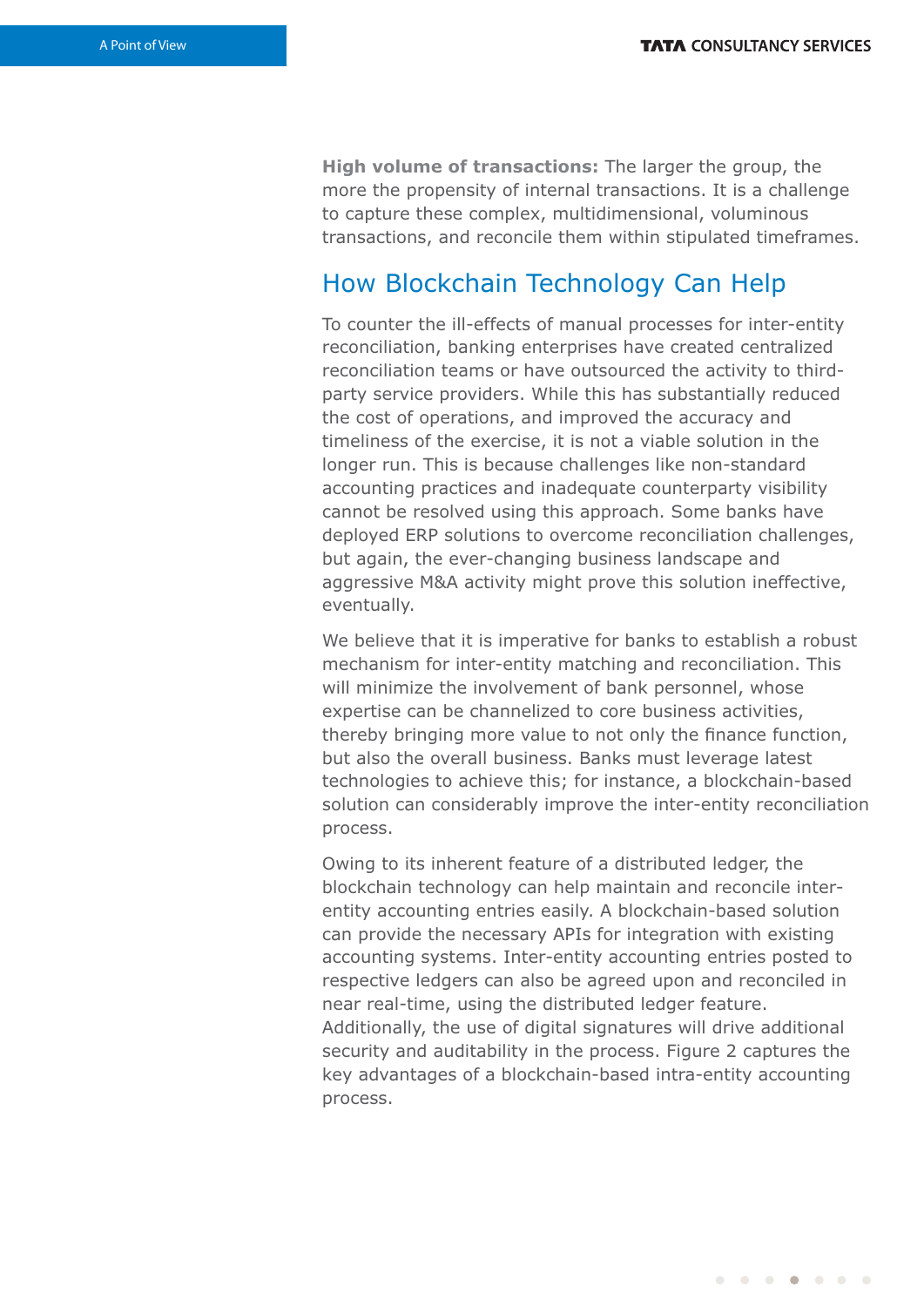While a blockchain-based solution can immensely improve the efficiency of the inter-entity reconciliation process, organizations need to factor in two aspects:

- The blockchain technology is still in its infancy and is at a stage of experimentation at most banks.
- $\blacksquare$  There are no, or very few, commercially available solutions.

This means it is important to conduct elaborate proofs-ofconcept and demos to ensure the readiness of a solution before planning a large-scale implementation.





### Conclusion

Banks are exploring the applicability of blockchain technology in various operations and business scenarios. Inter-entity reconciliation is a potential area where the technology can deliver significant benefits. Since the various constituent entities of global banking groups differ in accounting practices, it becomes rather challenging to streamline the inter-entity reconciliation process. The manual nature of this process further augments the complexity.

We believe that blockchain-based solutions can be of immense use here. However, given the fact that this technology is still at a nascent stage of adoption, comprehensive use case testing is

. . . . . . .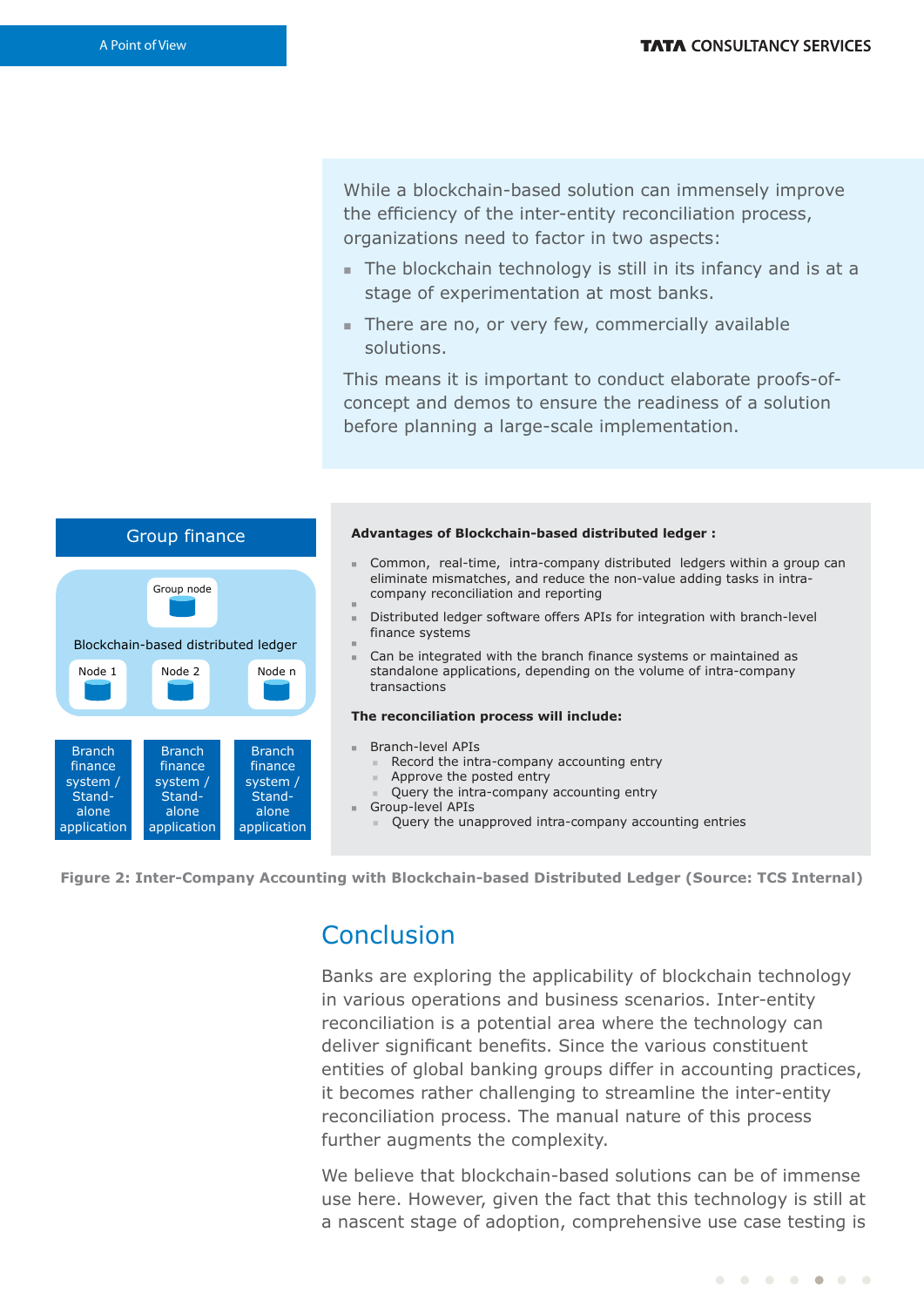the need of the hour. Banking enterprises must conduct elaborate tests to prove the business case and the readiness of this technology, especially with regard to its scalability and security, and only then plan for enterprise-level implementations. If blockchain-based solutions are as promising in practice as they are in theory, then we are looking at an inter-entity reconciliation process that is a lot faster, simpler, and accurate.